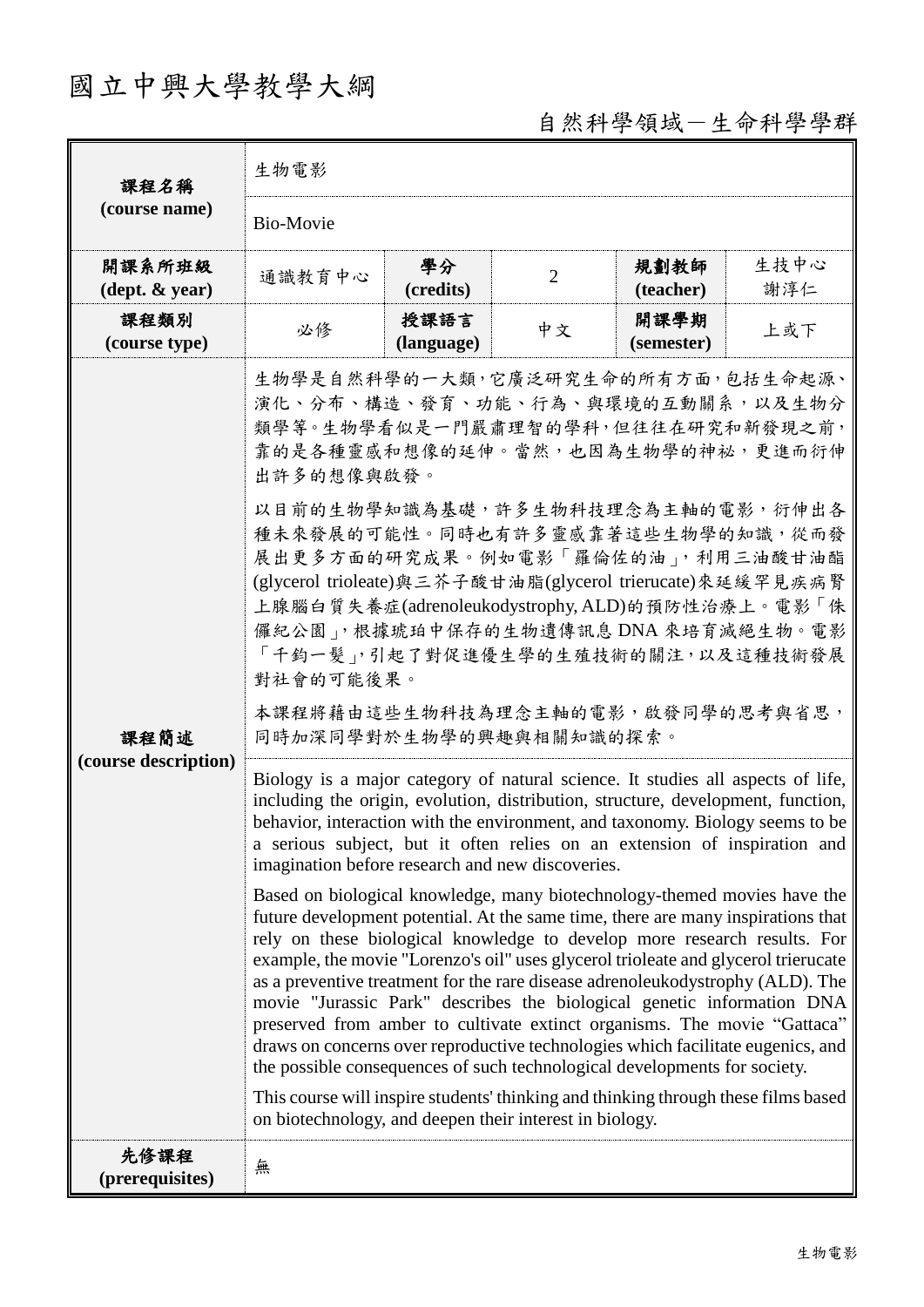### 課程目標與核心能力關聯配比**(%) (relevance of course objectives and core learning outcomes)**

| 課程目標                                                                                                                | course objectives                                                                                                                                                                                                                                                                                                                                                                                            | 核心能力<br>core learning<br>outcomes | 配比<br>合計<br>100% |
|---------------------------------------------------------------------------------------------------------------------|--------------------------------------------------------------------------------------------------------------------------------------------------------------------------------------------------------------------------------------------------------------------------------------------------------------------------------------------------------------------------------------------------------------|-----------------------------------|------------------|
| 本課程探討電影中提到的各種生物<br>學相關知識與衍生的各種議題。了解<br>目前生物科技的發展與應用、生物科<br>技與倫理道德之間的關係、生命科學<br>與生物科技的關係、生命的多樣性與<br>生物在環境中如何生存與互動等等。 | This course explores the various<br>biologically relevant knowledge and<br>derived topics mentioned in the movie.<br>Understand the current development<br>and application of biotechnology, the<br>relationship between biotechnology<br>and ethics, the relationship between<br>life sciences and biotechnology, the<br>diversity of life and how organisms<br>survive and interact in the<br>environment. | 人文素養                              | 25%              |
|                                                                                                                     |                                                                                                                                                                                                                                                                                                                                                                                                              | 科學素養                              | 50%              |
|                                                                                                                     |                                                                                                                                                                                                                                                                                                                                                                                                              | 溝通能力                              | 0%               |
|                                                                                                                     |                                                                                                                                                                                                                                                                                                                                                                                                              | 創新能力                              | 0%               |
|                                                                                                                     |                                                                                                                                                                                                                                                                                                                                                                                                              | 國際視野                              | 0%               |
|                                                                                                                     |                                                                                                                                                                                                                                                                                                                                                                                                              | 社會關懷                              | 25%              |

## 課程目標之教學方法與評量方法

**(teaching and assessment methods for course objectives)**

| 教學方法 (teaching methods)                   | 學習評量方式 (evaluation)                                        |
|-------------------------------------------|------------------------------------------------------------|
| 生物電影觀賞 Bio-Movie viewing<br>討論 Discussion | 出席狀況 Attendance<br>口頭報告 Oral Report<br>書面報告 Written Report |

## 授課內容(單元名稱與內容、習作 **/** 考試進度、備註) **(course content and homework / tests schedule)**

修課學生需配合額外的電影賞析時間,正式上課時間以討論生物學知識為主。 Students need to cooperate with the extra movie viewing time, and the class time is mainly to discuss biological knowledge.

- 第 1 週:課綱說明、評量說明、上課要求、作業與期中、期末報告 Course Introduction
- 第 2 週:羅倫佐的油 Lorenzo's Oil
- 第 3 週:千鈞一髮 Gattaca
- 第 4 週:侏儸紀公園 Jurassic Park
- 第 5 週:猩球崛起 Rise of the Planet of the Apes
- 第 6 週:人工進化 Splice
- 第7週:絕地再生 The Island
- 第 8 週:水底情深 The Shape of Water
- 第 9 週:看見 5%的奇蹟 My Blind Date With Life
- 第 10 週:期中考週 Midterm exam week
- 第 11 週:縮小人生 Downsizing
- 第 12 週:我發瘋的那段日子 Brain on Fire
- 第 13 週:全境擴散 Contagion
- 第 14 週:流感 The Flu
- 第 15 週:疑雲殺機 The Constant Gardener
- 第 16 週:水深火熱 Deep Blue Sea